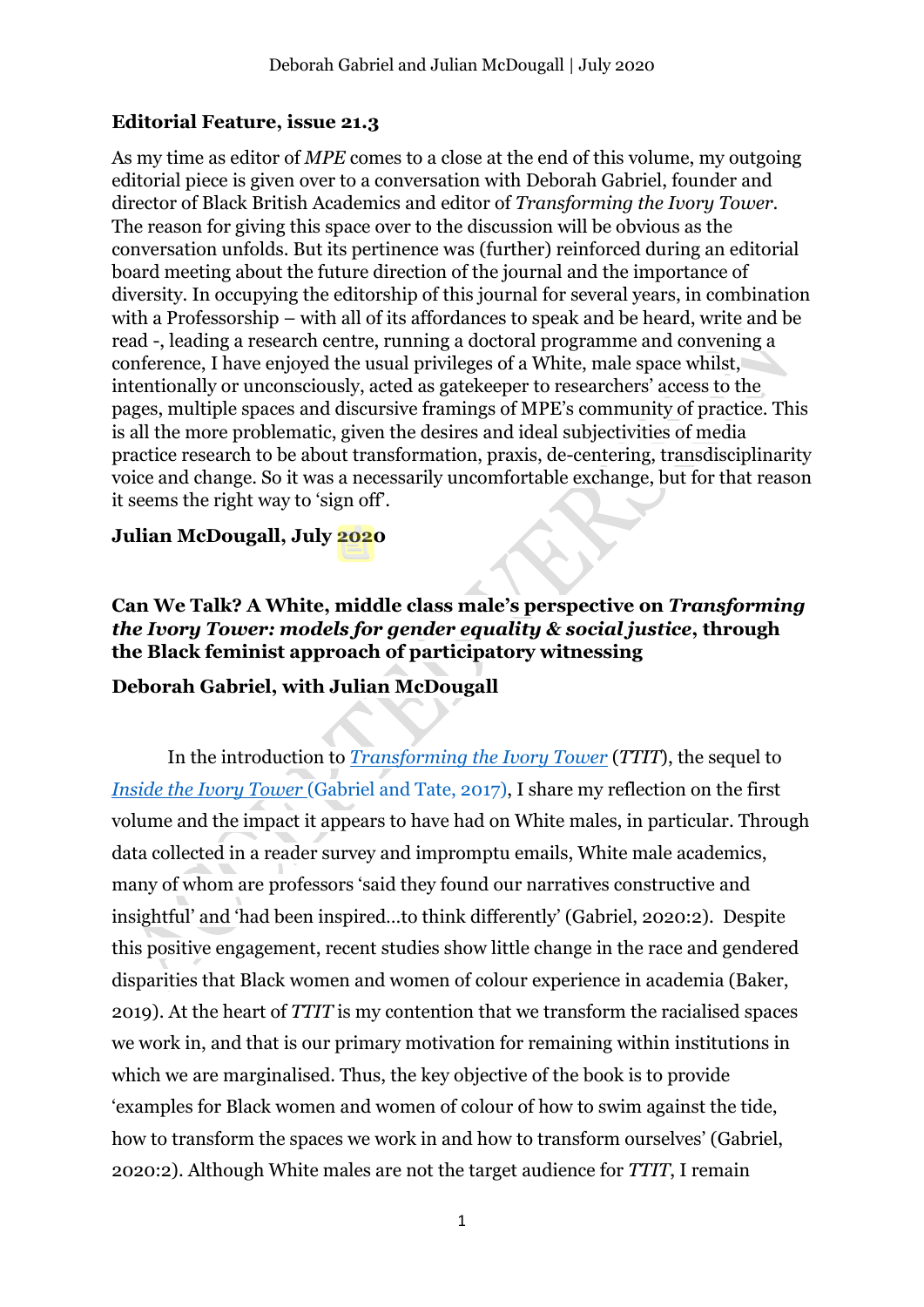curious as to how those that do read it, engage with it and what they do with this new knowledge. This will inform my current work and forthcoming publication focused on the principal social actors at faculty level and what informs their delivery of institutional policies and academic practice (Gabriel, 2021). This paper draws on participatory witnessing, 'A tool within the repertoire of Black feminism' aimed at promoting 'critical self-reflection' through 'theoretical conversations' (Gabriel, 2020:2-3).

The Conversation

#### **Deborah**

Julian, I am interested to know what insights you have drawn from *TTIT,* and importantly how you will carry them forward. What actions will you take in your role as Professor and Head of the Centre for Excellence in Media Practice (CEMP) to advance race and gender equality, which necessitates actions towards addressing White privilege?

The reason this conversation is significant, is due to my recent epiphany that arose during an intense exchange with a White, male publisher on the importance of acknowledging Black British Academics' work in the publication attribution process, which I subsequently shared in an impromptu email exchange with coincidentally, a White, male Associate Professor. For context, I will share here what I wrote:

I have come to learn, painfully at times, that White people, especially White men, see the world differently to us because of their experiences as the norm, the authority, the superior etc. It means they are often oblivious to our pain and the ways they dehumanize and devalue us - even when we explain this to them. Unfortunately, unless White people are convinced we are victims/in pain, they ignore our oppression because it has become normalised in their psyche.

This has profound implications for White privilege in higher education, since most middle and senior management posts at faculty and leadership level are occupied by White men. If they/you are not convinced that race and gender inequality is a problem 'to you' (our experiences are often ignored), then no action is deemed necessary – which is why none is ever taken. But events of 2020 have muddied the waters where 'race' is concerned, so that it is increasingly difficult to claim ignorance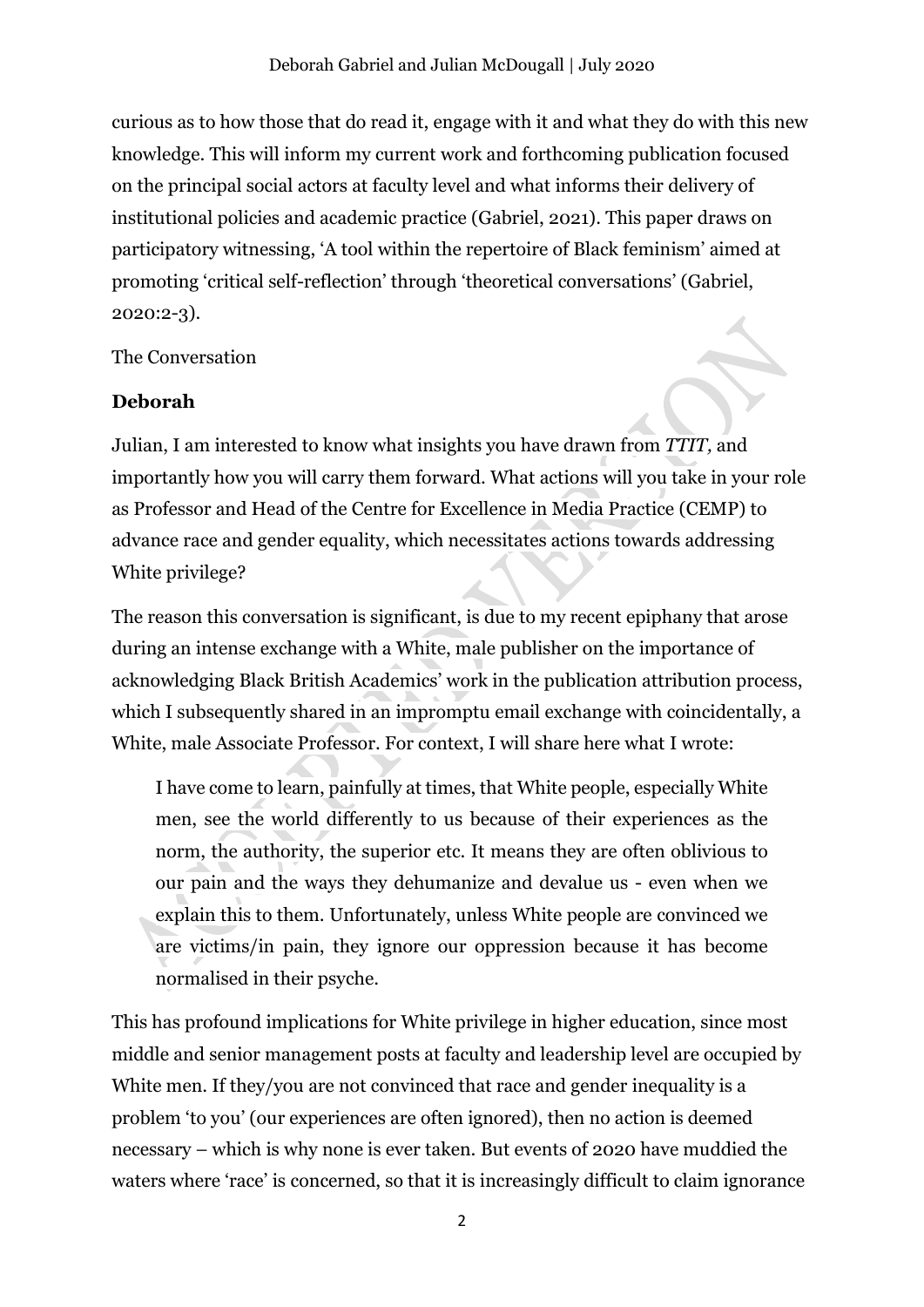of structural racism or to be ignorant of structural racism, as this implies complicity. So what did you take from the case studies, mine especially, since it is focused on media education and practice?

### **Julian**

In your own case study on 3D Pedagogy (decolonizing, democratizing and diversifying the curriculum) you both outline the process and account reflexively for its development and your resistance to its appropriation, institutionally. As we started the 'pivot' to online due to covid-19, it struck me that this could be an opportunity, as institutions were also in rapid response mode to the Black Lives Matter protests, to redesign learning and teaching with 3D at the heart of the shift in mindset. But reading your chapter made me realise that this is probably an appropriation, or a hegemonic 'fast track;' way of thinking about what you describe as a sustained, situated response to epistemological racism. Being honest, this kind of reaction is easier, finding a space for agency within the structure. But in reading the chapter, we can see how the kinds of dialogic pedagogy that embed 3D as a collective aim require a sustained community building. Clearly I don't want to think of myself as being oblivious to pain but in responding to your (rightly) challenging questions here, there's a sense of sidestepping the full acceptance of that in favour of a superficial action. In terms of the media practice focus of your case study, there's the double layer of challenging the intersection of inequalities in both higher education and the media you are teaching about or preparing students to work in. So those radical and critical interventions from your own lived experiences need to be taken forward into the 'second space' of media practice itself. Returning to your opening question about actions that I can take, and indeed the next editor(s) of MPE can take, the priority has to be on a radical epistemological shift so that we are doing more than facilitating new and more equitable spaces for agency within the structure but being prepared to accept our complicity in structural inequality.

# **Deborah**

Julian, you have clearly taken on board my concerns about the unsuitability for 3D Pedagogy to online teaching, and more importantly demonstrate understanding of the reality that what undermines the dismantling of White privilege is the tendency to try to 'fit diversity' within existing Eurocentric, patriarchal, hegemonic structures.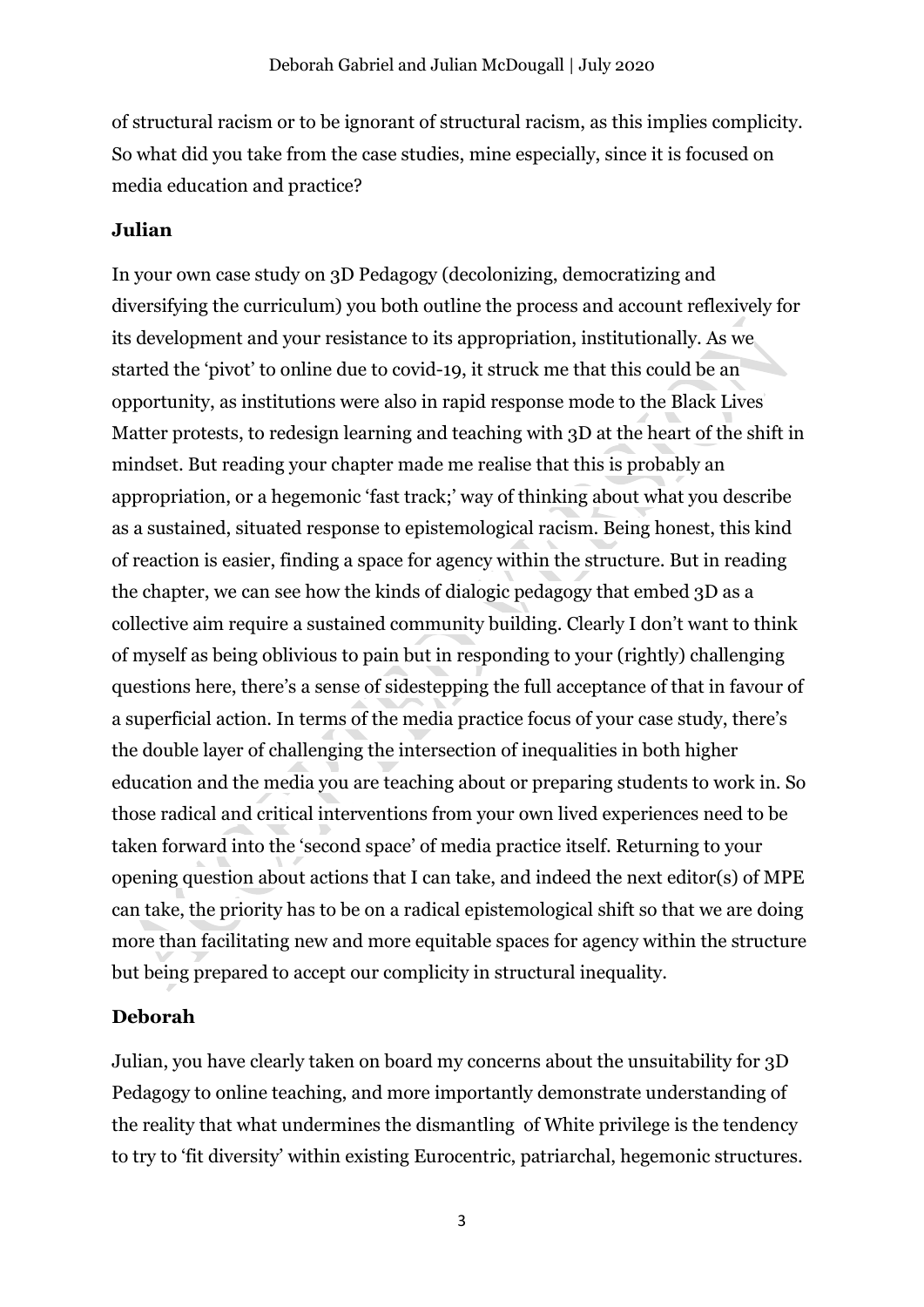This is a breakthrough! However, your response is also measured and controlled and to an extent, descriptive of my chapter, avoiding deep engagement with my narrative around the 'pain' that White privilege causes us, as Black women. I am getting a sense that when it comes to race, White people are comfortable focusing on themselves from a 'diversity' standpoint; expressing commitment to 'diversity' but stop short of engaging with us as Black people on the level of your White privilege, in terms of the ugly truth – 'our' truth, of what White supremacy inflicts on us. It is impossible to achieve racial *equity* without delving into the depths of what it really means to be White, and what it means to be Black, and female. I feel as if the goal for you – and White academics in general, is not dismantling White privilege but offering 'gestures' as if this is about goodwill, you doing something to 'assist' us, rather than *payback*.

I would like you to think about how you can contribute to racial *equity* rather than how you can 'increase diversity'. I have just finished writing an article for the MeCCSA (Gabriel, 2020:b) newsletter, where I make this point:

Equity requires recognition of the social, cultural, political, and economic benefits that White privilege has brought people racialised as White for centuries, through systemic racism. *Equity necessitates that positive actions are taken to redress the racial advantage of whiteness before equality can be achieved*. Racial *equality* cannot be achieved without racial *equity*.

So, what I am arguing here is that 'equality' is focused on goodwill gestures and framed without reference to White privilege, while 'equity' is all about payback, as equity recognises White privilege is responsible for racial inequality so there needs to be reparation in order to balance things out. Barbara Applebaum (2008:293) rightfully asserts that 'power circulates through all White bodies in ways that make them directly complicit in perpetuating a system they did not, as individuals, create' . She is not referring to 'unconcious bias' but the reality that 'all Whites are racist or complicit by virtue of benefiting from these privileges, even though these privileges cannot be voluntarily renounced through individual action'. I would like you to engage with this in the context of my chapter and the pain I share about my experience of teaching in a White, privileged environment that devalues my knowledge, skills, experience, intellectual and cultural capital.

#### **Julian**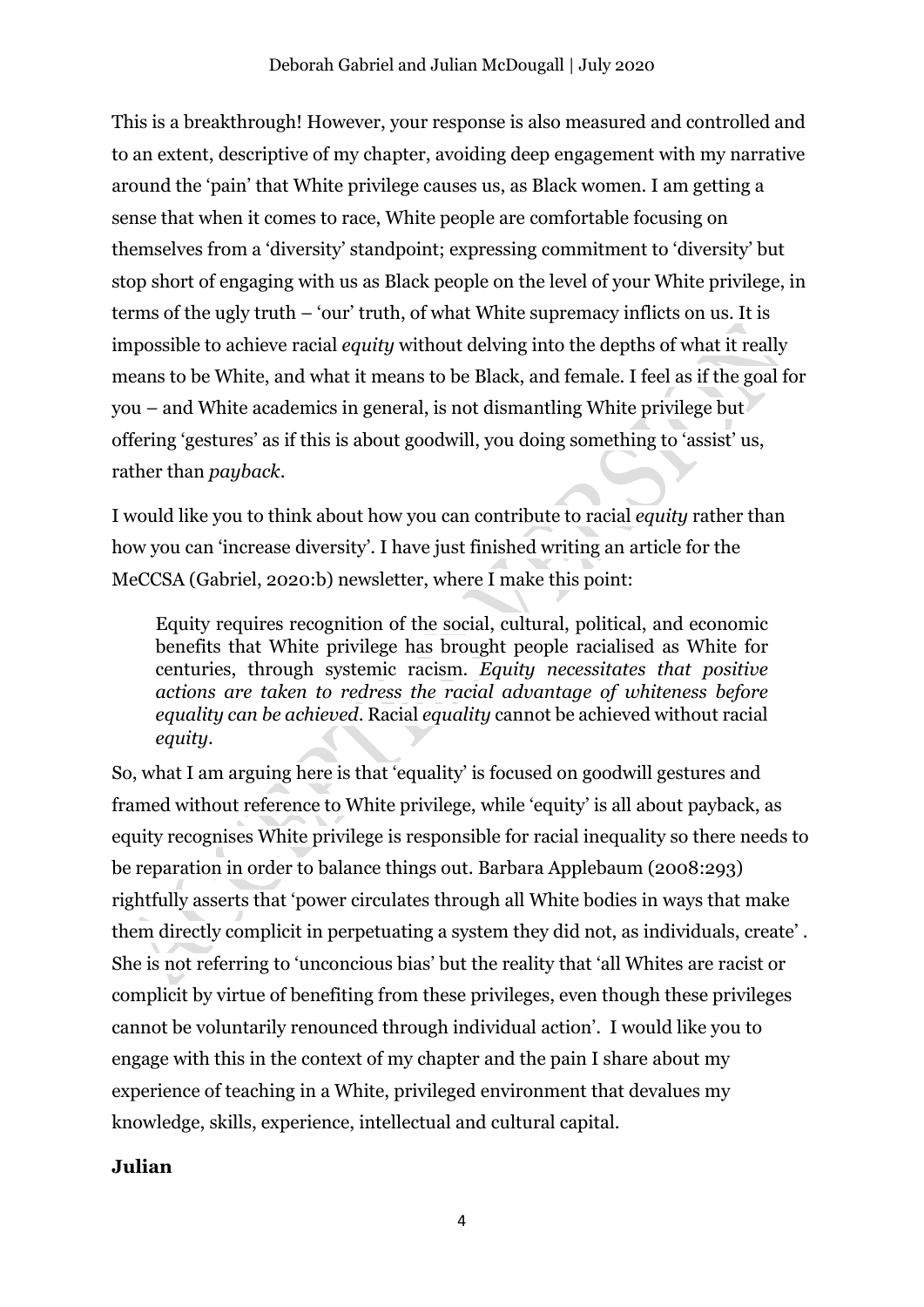I see that distinction, between equality and equity and can therefore get why my response is insufficient. The reason for describing aspects of your case study is because this discussion is a more critical alternative to a review for the journal's readership, but I am not going to argue about the direct complicity. Clearly just saying that I have enjoyed privilege, before stepping down as editor voluntarily, is no act of reparation. If we are talking about reparation for epistemological violence, which Kwhali (2017) writes about as being not only a matter of curriculum design and career structures but rather to do with a failure to even acknowledge the experience of Black female staff and students in being mandated to subscribe to a 'White criteria of meaning' , then we can't pretend that the editorial and peer review practices of a journal like this are enacted in a different or more inclusive space. In your chapter you reflect on White students and staff becoming active participants in challenging whiteness, which is very different to just reflecting on our privilege. White men in positions of power becoming allies or agents of change in deeds as well as words, that's going to have to be about opening up new spaces for research to be published and valued but also for the kinds of case studies you curate in TTIT to be valued *as* research. So the work of understanding how 'our' epistemology dominates and excludes in universities needs to be extended to a radical acceptance, and desire to change, the methodological violence that pervades in research discourse. If so, then we'd like to think that MPE is in a place to do that work, since it has published aims and scope which speak to decentering 'what counts' as research. But this is another gesture or good intention and doesn't go very far towards engaging with your pain. TTIT is about transformation, not observation or acceptance / confession, so focussing in on the experience you reflect on in your 'Teaching to Transgress' chapter, that pain is about the failure of the academic career pathway to recognise your critical pedagogy as research in its own right, or that your scholar-activism is 'robust' and generates 'new knowledge' but also about the structural inflexibility of universities giving with one hand (funding) but taking away with another (time) and in that way treating the 3D workshops as just another 'unit of resource', rather than prioritising them for the urgent social justice activism they mobilise. I can no more 'disown' the decisions made in the academy that caused you this pain (on the grounds that 'it wasn't me') than I can claim that publishing this conversation in my outgoing editorial is an act of deep engagement, however much I might want and hope for it to be. But I do think it's a process and reading your book has certainly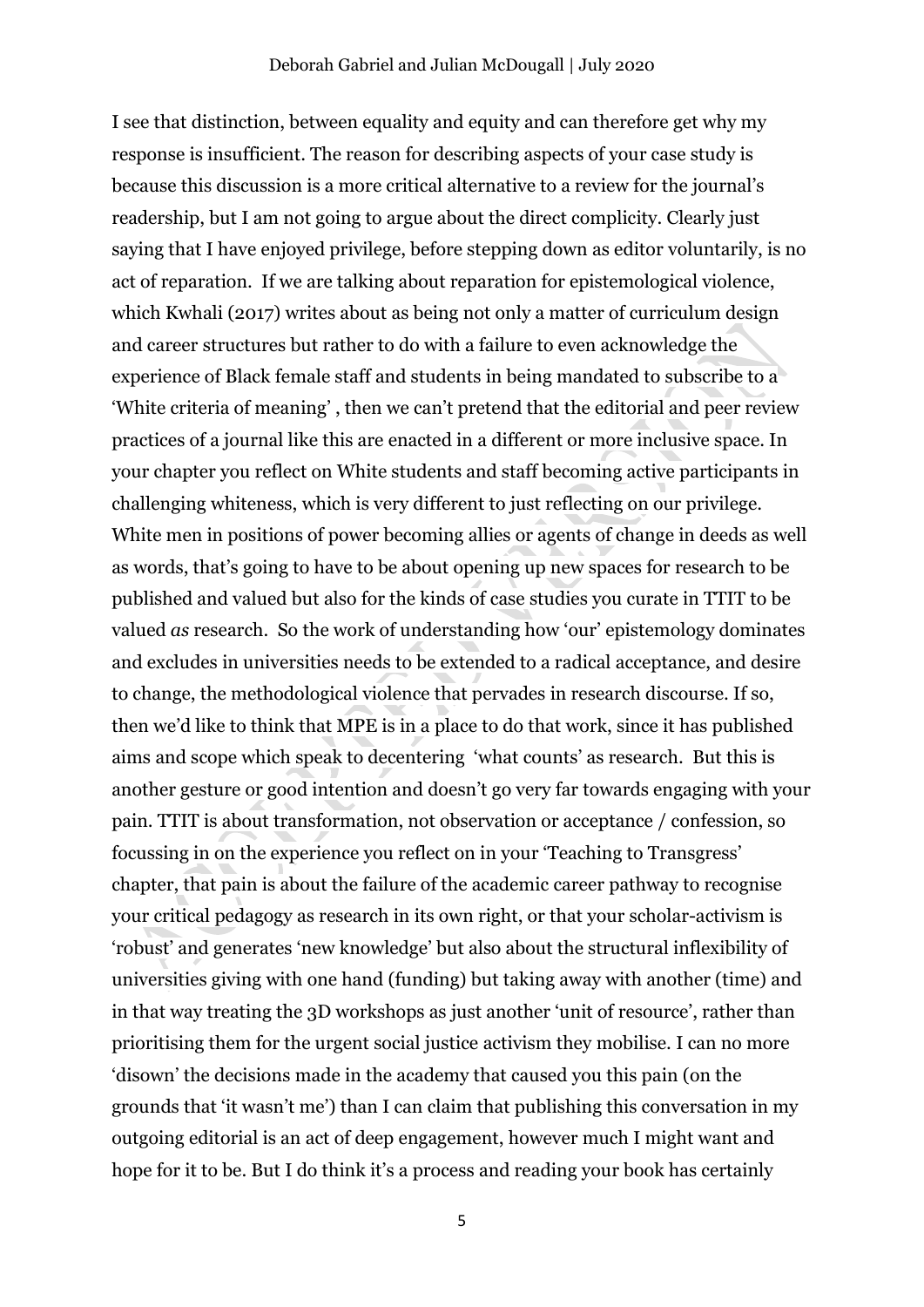moved my thinking on, I suppose from cosy ideas about 'giving voice' to facing up to how privilege and complicity are hegemonic and how, to use your words in the later critical reflections chapter, you have had to circumvent that hegemony. The key point being that I can't just 'apologise' for my benefitting from this hegemony as, in the social practices of my being in HE with others as a White man in a senior position, I reproduce and reinforce it. Put simply, it's the invonvenient truth that when you talk about your knowledge, skills, experience, intellectual and cultural capital being devalued, you are not talking about 'other White people'.

# **Deborah**

Julian, you have clearly reflected deeply in this conversation about complicity and White privilege, both in terms of my own experience theorised in my chapter, and the wider experiences around epistemological violence in academia as documented in both volumes. While you acknowledge the impossibility of avoiding complicity in that process, I challenge you to move beyond a gesture of goodwill with regards to MPE in terms of your suggestion of 'opening up new spaces for research to be published and valued but also for the kinds of case studies you curate in TTIT to be valued *as* research'. For if equity is the aim (payback) and not equality (goodwill), then 'we' should surely be thinking of a collaborative process of developing that equitable space together? It is not something that should be done 'for us' but 'with us'. As Black feminists, we know best what that space should look like to accommodate our needs and how it should operate in a mutually beneficial way. That in my view, would represent a move towards racial equity and social justice, as opposed to a gesture of goodwill. This is crucial since racial equity necessitates the decentring of whiteness and need 'to avoid using dominant standards that likely result in recentring whiteness' (Patton and Bondi, 2015: 490) who observe that 'White allies tend to direct others, take leadership and focus on self, rather than listening to and partnering with nondominant populations'.

Upon receiving an insightful 5-star review on Goodreads by a White, male Associate Professor (Malcolm, 2020), in using his own words I tweeted: 'White, male, middleclass blokes' can be allies'. I would like to leave you with this advice from Patton and Bondi (2015:490) on how Whites can help dismantle their privilege in academia: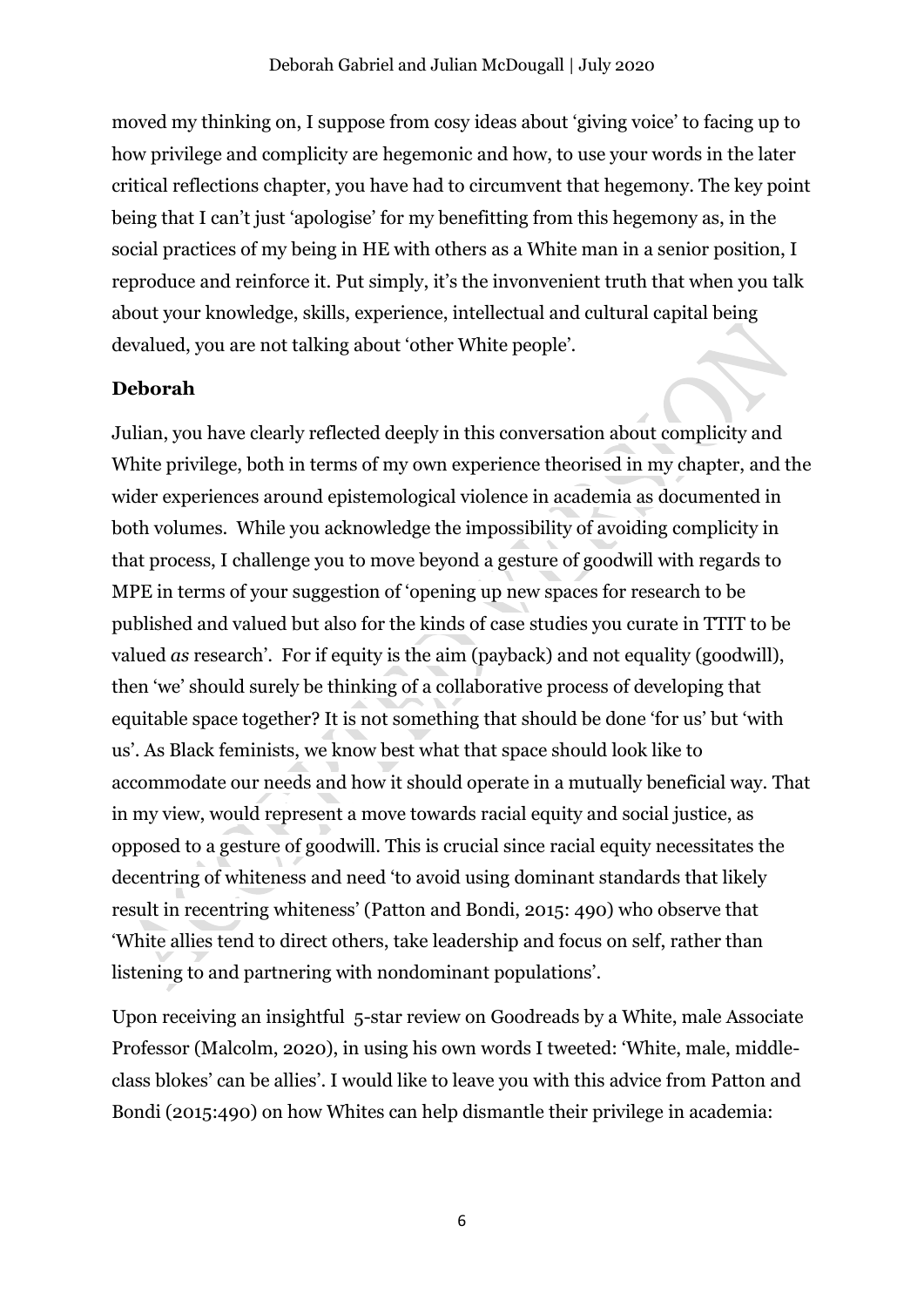Allies for social justice recognize the interconnectedness of oppressive structures and work in partnership with marginalized persons toward building social justice coalitions. They aspire to move beyond individual acts and direct attention to oppressive processes and systems. Their pursuit is not merely to *help* oppressed persons but to create a socially just world…'.

#### **Julian**

Yes, for sure, the new editor(s) will need to enable the kind of dialogue that leads to change. In your conversation with Shirley Anne Tate in TTIT, she says, about the White value regime at work in research metrics, '*the point is they can't judge our research as they don't understand it*'. I think I am struggling for the right word, as even to 'enable' is about goodwill and gesturing, perhaps, but that's not what I mean. In the other discussions you publish in the later section of the book, your contributors talk about the supposedly apolitical commodification of research being far from neutral and share their painful experiences of acts of 'decolonial' appropriation that elevate White, male academics, so as I write this I am (rightly) anxious as firstly I am clearly 'passing the buck' as I step down and secondly because creating the enabling space together needs more than words on the page. Your colleagues in the Black British Academics network write about the methods required for such spaces to be productive for levelling work, collectivism, protest and action. These are participatory, reflexive and, perhaps most challenging for a peer reviewed journal, non-hierarchical. These ways of being together in and against the academy – *'learning to work through the pain we feel'* are very different to the way that research gets processed and either published or not in a journal like this. So it is about taking your approaches to transformational social justice pedagogy into research practices at every stage, every level and matching good intentions for social justice research with actions that instil social justice in every conversation about research, from what gets to happen to what gets funded and what gets published. What I can say is that the editorial board of MPE have the stated intent, as they begin the recruitment process for my successor, to not only enact decolonisation within media practice research but in so doing to renew the journal's commitment to antiracism and build methods for support to under-represented and under-resourced communities. To answer your question more personally, the experience of writing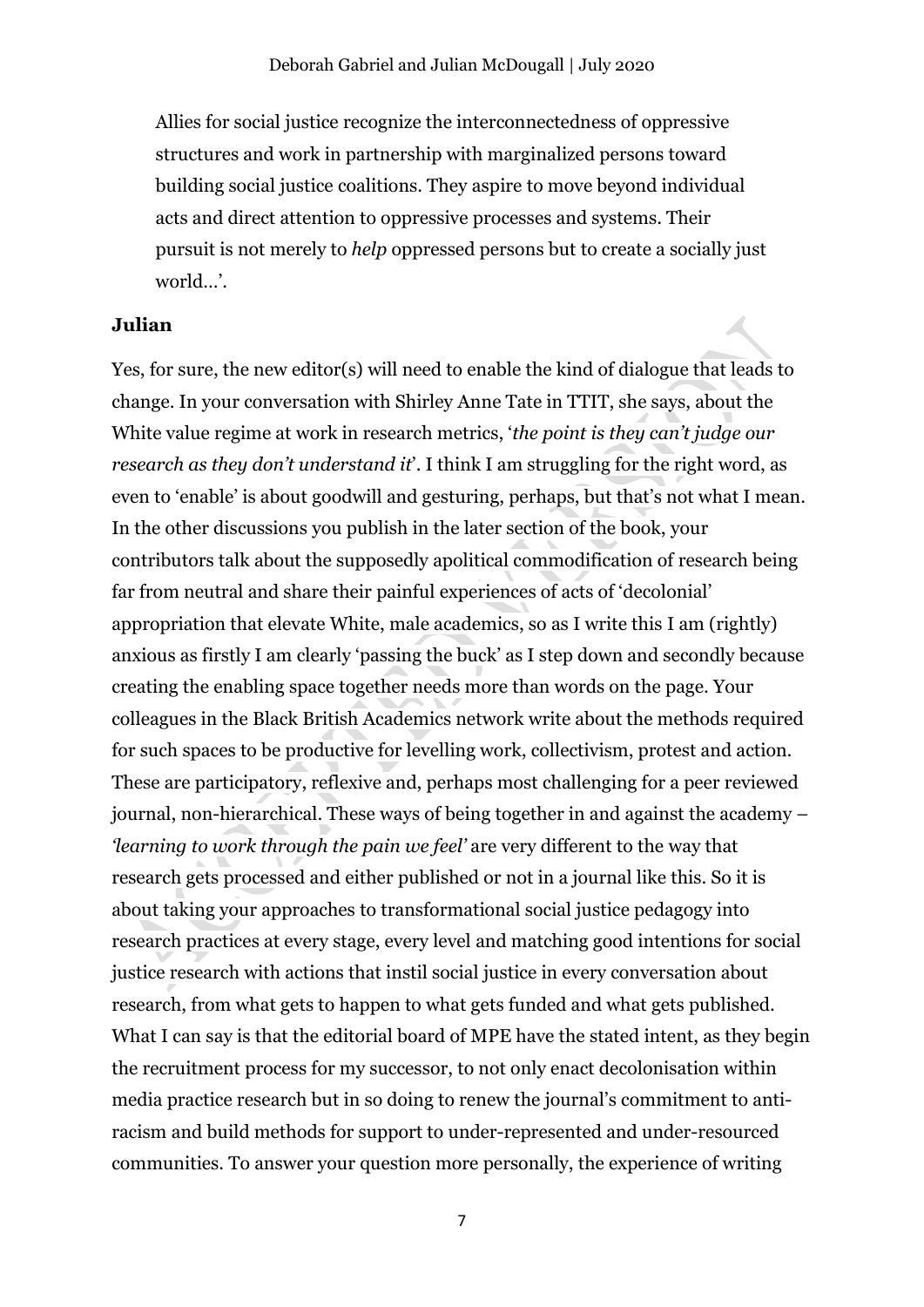this with you has been an uncomfortable but necessary 'privilege check' but the urgent task now (for all of us who benefit materially from interlocking power structures whatever we say or think we do) is to shift from reflective to *reflexive*, from media practice to *praxis*, to dismantle the normative criteria we use in research, rather than just critique them but carry on regardless. I think that's the move from 'diversity' appropriation, consciously intended or not, to an explicit antiracism. And whether it's in the social practices of running a research centre, hosting a conference, supervising doctoral research, editing a journal or writing a grant application, it's the shift from 'for' to 'with' that I will take from *Transforming the Ivory Tower* and this exchange.

#### References Cited

- Applebaum, B. (2008). White Privilege/White Complicity: Connecting" Benefiting From" to" Contributing To". *Philosophy of Education Archive*, 292-300.
- Baker, S. (2019) 'Black academics "paid £7K less" than White colleagues on average'. *Times Higher Education*. Online. www.timeshighereducation.com/news/blackacademics-
- paid-ps7k-less-white-colleagues-average (accessed 12 January 2020).
- Gabriel, D., & Tate, S.A. (eds), (2017). *Inside the Ivory Tower: Narratives of Women of Colour Surviving and Thriving in British Academia*. London: Trentham Books.
- Gabriel, D. (2020:a). *Transforming the Ivory Tower: Models for Gender Equality and Social Justice.* London: UCL Press
- Gabriel, D. (2020:b) 'Race, racism and resistance: Why Black Lives Matter in higher education and the role of media education as a catalyst for change', *Three- D MeCCSA Newsletter, Issue 34.*
- Gabriel, D. (2021). 'Racial inequality, social closure and White privilege in the academe: how faculty regimes contribute to a Black underclass in higher education' in *Handbook of Critical Race & Whiteness Studies.* Tate et al. (eds). USA: Routledge.
- Kwhali, J. (2017). The accidental academic in *Inside the Ivory Tower: Narratives of Women of Colour Surviving and Thriving in British Academia*. (eds).Gabriel, D., & Tate, S.A. London: Trentham Books
- Malcolm (2020). Malcolm's Reviews: *Transforming the Ivory Tower: Models for Gender Equality and Social Justice,* access online